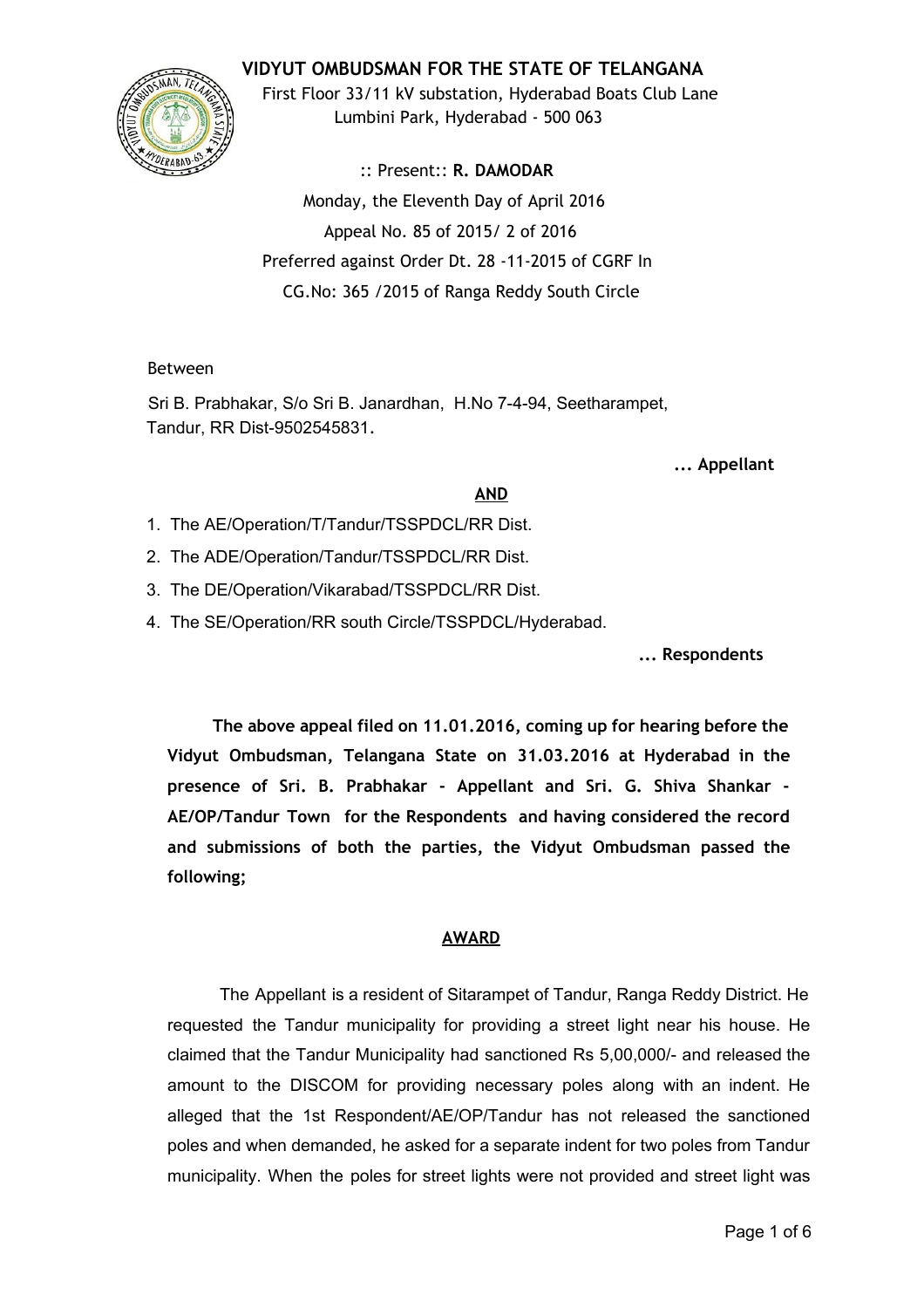not fixed in spite of sanction of the amount by the Tandur municipality, he (Appellant) prefered a complaint to the CGRF.

2. Before the CGRF, the 1st Respondent/AE/OP/Tandur by letter dt.17.10.2015 stated that the entire colony where the Appellant lives has been fully electrified with street lights and that the place where the Appellant wanted the electrical poles to be erected is a very congested area with less than 7 feet width and 40 meters long, which has electrical poles at both the ends. He attached Photos to the letter. He further stated that when the building clearance is less than 5 feet at the spot, it is not possible to erect poles in the area without causing danger to the public buildings and the traffic.

3. The 1st Respondent further informed the CGRF that a civil court at Tandur (the Mandal legal services authority, Tandur) has appointed a committee for inspection to explore the possibility of pole erection and electrification of the area and the inspection report is still awaited.

4. The Appellant stated before the CGRF that in spite of sanction of amount by the Tandur Municipality to the DISCOM, no action has been taken by the Respondents to fix the street light so far. He prayed for arranging a street light at an early date. He further claimed that the 1st Respondent has earlier promised to replace the air bunched cables with conductor and requested that it may also be arranged.

5. The 2nd Respondent claimed before the CGRF that there is no provision for erection of street light pole in the area of the Appellant and that he needed approval/permission from the Tandur municipality to provide street light in the area along with an indent and payment.

6. After going through the record and hearing the parties, the CGRF passed the following :

" The complainant is directed to take approval/permission for erection of street lights from the Municipal Authorities for his area, specifically along with the indent and payment to the Respondents for taking further action"

through the impugned orders.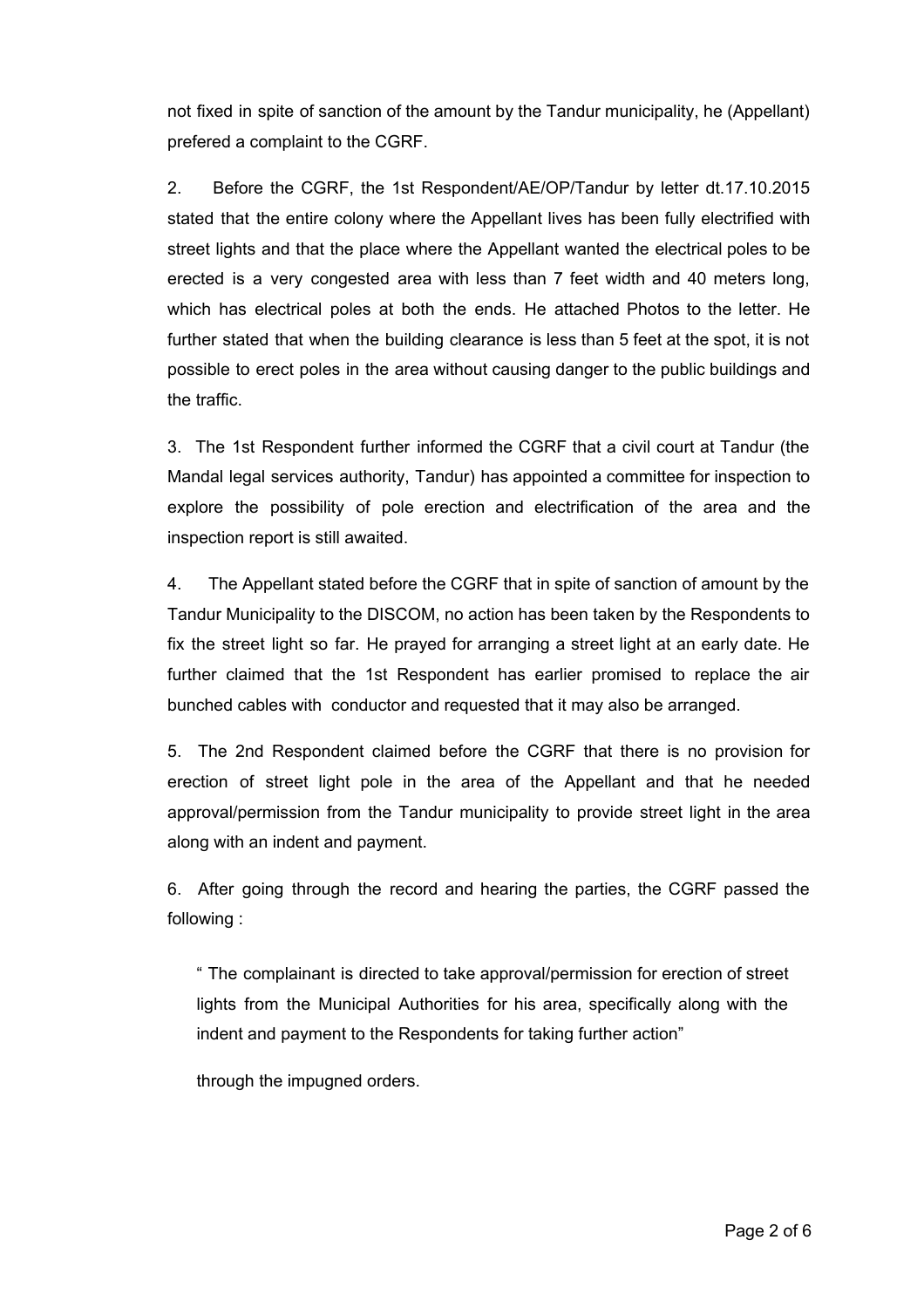7. Aggrieved and not satisfied with the impugned orders, the Appellant preferred the present Appeal making several allegations including that the Respondents should analyse the distance between the two electrical poles and correct the anomalies. He claimed that there is a four meter wide street where the electrical pole can be erected and that there is darkness during the nights at the proposed place. He claimed that he applied to the Tandur municipality for providing two street lights in his area and the municipality released Rs 5 lakhs with indent that and the 1st Respondent failed to carry out the request. He is seeking a direction for providing street lights in the locality at the places suggested by him.

8. The 1st Respondent submitted a report dt.21.1.2016 to state that Sitarampet Colony was fully electrified with street lights and the place where the Appellant requested for erecting poles is a very congested street 4 meter wide and 40 meter long, which has electrical poles on both sides. He annexed copies of photos with the letter. He further claimed that when the building to building clearance is less than 5 feet, it is not possible to erect new poles causing danger to public buildings and traffic.

9. The 1st Respondent further stated that in Pre Litigation Case No. 2 of 2014 of Mandal legal services authority, Tandur had appointed a committee for inspection to find out the possibility of erecting new poles in the area, which invited a report from the Commissioner, Tandur Municipality stating that the erection of poles is not possible at the spot and that there are street lights in the area.

10. The photographs show a narrow street in the locality, where the Appellant wanted the Respondents to fix street lights with poles.

11. A copy of the inspection report of the Commissioner, Tandur Municipality submitted before the Mandal Legal Services Authority stated that the lane in which the electrical poles are proposed is very congested with 13 feet width and that there is already one street light located in front of the house of the Appellant. There is an underground drainage existing in the lane with 3'0 width in the center of the road and therefore, only 5'0" is left on either side of the existing underground drain and therefore, erection of new electrical poles is not feasible. He further stated that this lane is the main approach road when Bhadrappa festival takes place in Tandur and the heavy traffic would be diverted through this lane. If new poles are erected, the pedestrians and vehicle riders would suffer. He significantly reported that the locality people were objecting erection of new electrical poles in the already congested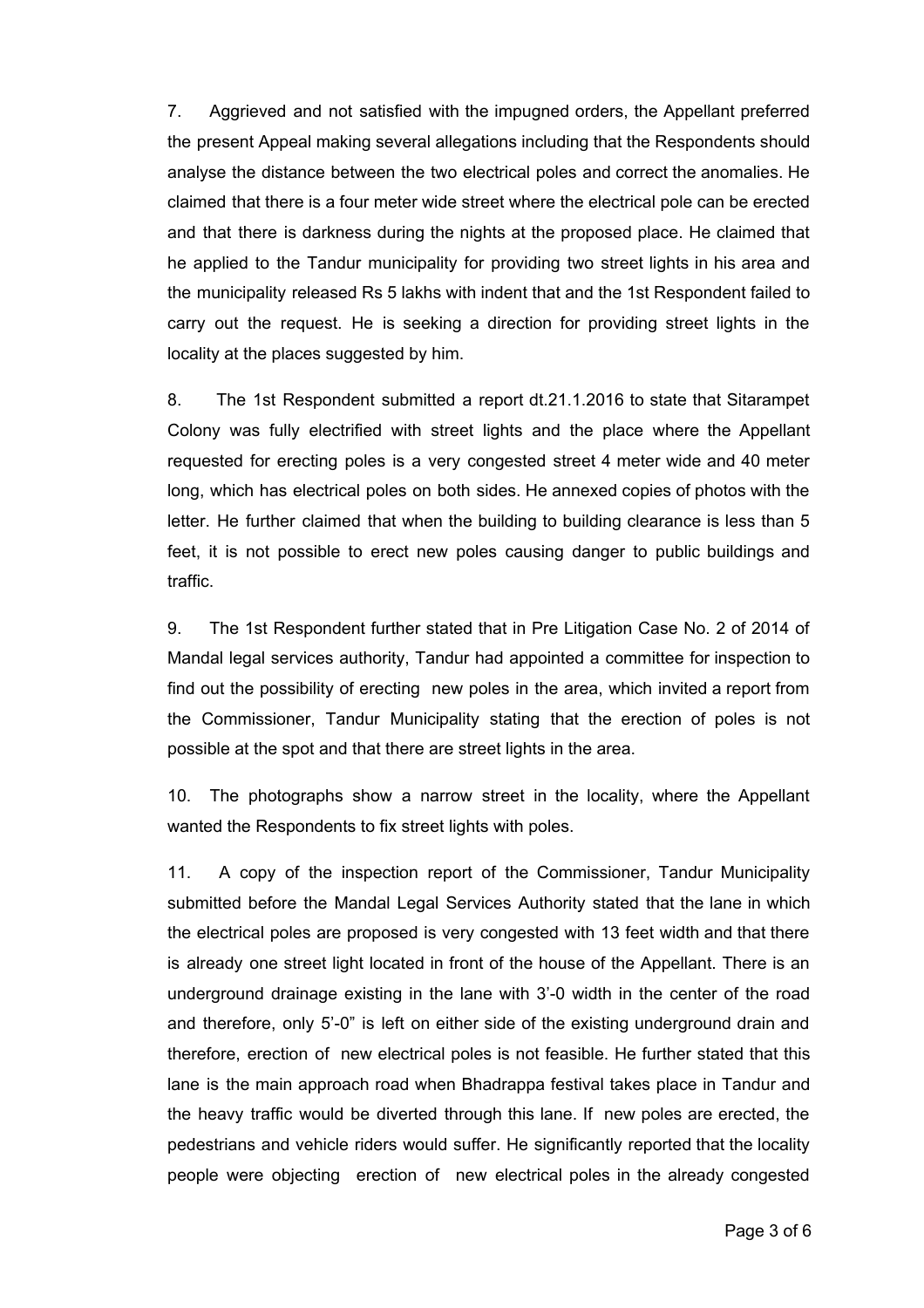lane. He claimed that he arranged a sodium vapour lamp in addition to the existing fluorescent tube, so that there would be no problem at night. A sketch map is filed showing the existing electrical poles. A statement of about 8 house owners is filed stating that there is no problem of lighting in the street and that they are not facing any problem and that no poles are required for street lights.

12. In this Appeal, the 1st Respondent filed a letter from about 15 residents of Sitarampet locality stating that they do not want erection of electrical poles in their locality and that they wanted cancellation of any proposal for erection of poles in their street.

13. During the hearing and as a part of mediation, the Respondents were asked as to why the street light poles cannot be fixed. The 1st Respondent represented that when his staff went along with labour to erect 'a pole' for the street light, the locality people opposed it. The Appellant responded saying that the Respondents may take the police help. This response is not approprite. The efforts at mediation failed and the matter is being disposed of on merits.

14. On the basis of the material on record and arguments, the following issues arise for determination:

i. Whether the Respondents should be directed to erect electrical pole at the place indicated by the Appellant, in view of the fact that the Tandur Municipality released the requisite fund ?

ii. Whether the lane where the electrical pole is supposed to be erected is too congested as claimed by the Respondents?

iii. Whether the locality people who opposed the erection of electrical pole supported by the Tandur Municipality, can be ignored?

iv. Whether the impugned orders are liable to be set aside?

## **Issue 1 to 4**

15. The Appellant claimed that there is a need for erection of 2/1 electrical pole in his locality, where there is darkness and the people are apprehending crime.Initially the Appellant made a request to the Tandur municipality as alleged by him for fixing electrical poles in the locality and the municipality released Rs 5 lakhs for the purpose and in spite of it, the Respondents failed to erect the electrical poles and fix street lights. The Respondents asserted that the locality is very congested with 4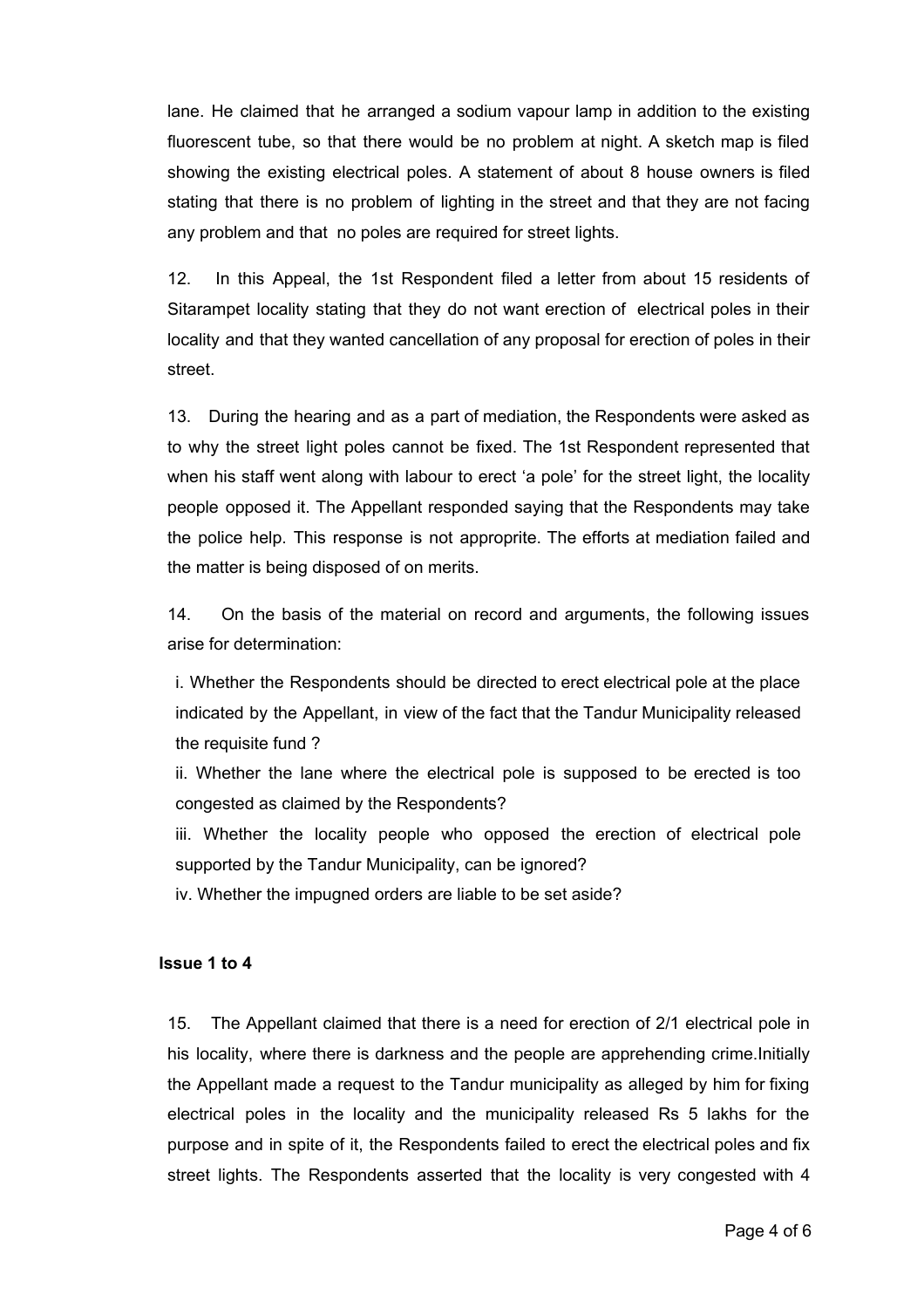meters width at the place where the Appellant wanted the street light to be fixed. The Municipal Commissioner,Tandur in a report to the Mandal Legal Services Authority, Tandur in PLC No. 2 of 2014 had clearly claimed that there are two electrical poles at two ends of the lane and there is an under-ground drainage of 3' (feet) width in the center of the lane, leaving 5' (feet) lane on either side, which is not suitable for erection of a new electrical pole. Also for the reason that during the Badrappa festival, the lane is being used as a main approach road and if the pole is erected, the traffic would suffer hugely. His claim is that the locality people are objecting to the erection of a new pole in the subject lane. The 1st Respondent similarly stated information that about 15 locality residents submitted a letter to the 2nd Respondent expressing their opposition to erection of any new electrical pole in the lane. The commissioner of the municipality himself, apart from the locality people, is opposing erection of an electrical pole for a street lamp. The request of the Appellant, who advised the Respondents to take police help in erecting electrical pole, betrays his ignorance about the common facilities and sensitivities of the people of the same locality who would be the probable beneficiaries if the street light is provided, if there is any such need.

16. The congested lane with 5 feet on each side of the median having 3'feet width of underground drainage, is not sufficient and suitable for erecting an electrical pole, which would cover 1/<sub>3</sub> of the lane blocking the passage. It would be also an obstruction for erecting an electrical pole.

17. The request of the Appellant for erecting a pole at the spot indicated by him with the help of police to prevent the locality people for whom the street light would have also catered, is not feasible as claimed by the Respondents. The request of the Appellant cannot be considered and he is not entitled to any relief in this appeal to direct the Respondents to erect an electrical pole for a street light, in the congested lane, which already has two street lights at both ends. It is clear that the lane does not permit erection of an electrical pole as requested by the Appellant, which view is also strengthened by the opposition of the municipality of Tandur and residents of Sitarampet locality of Tandur.

18. The CGRF, instead of deciding whether the electrical pole can be erected in the lane as indicated by the Appellant and whether it is the request of the rest of the locality people and whether the request of the Appellant is feasible in the already congested lane, has in an omnibus manner, passed an order which has no